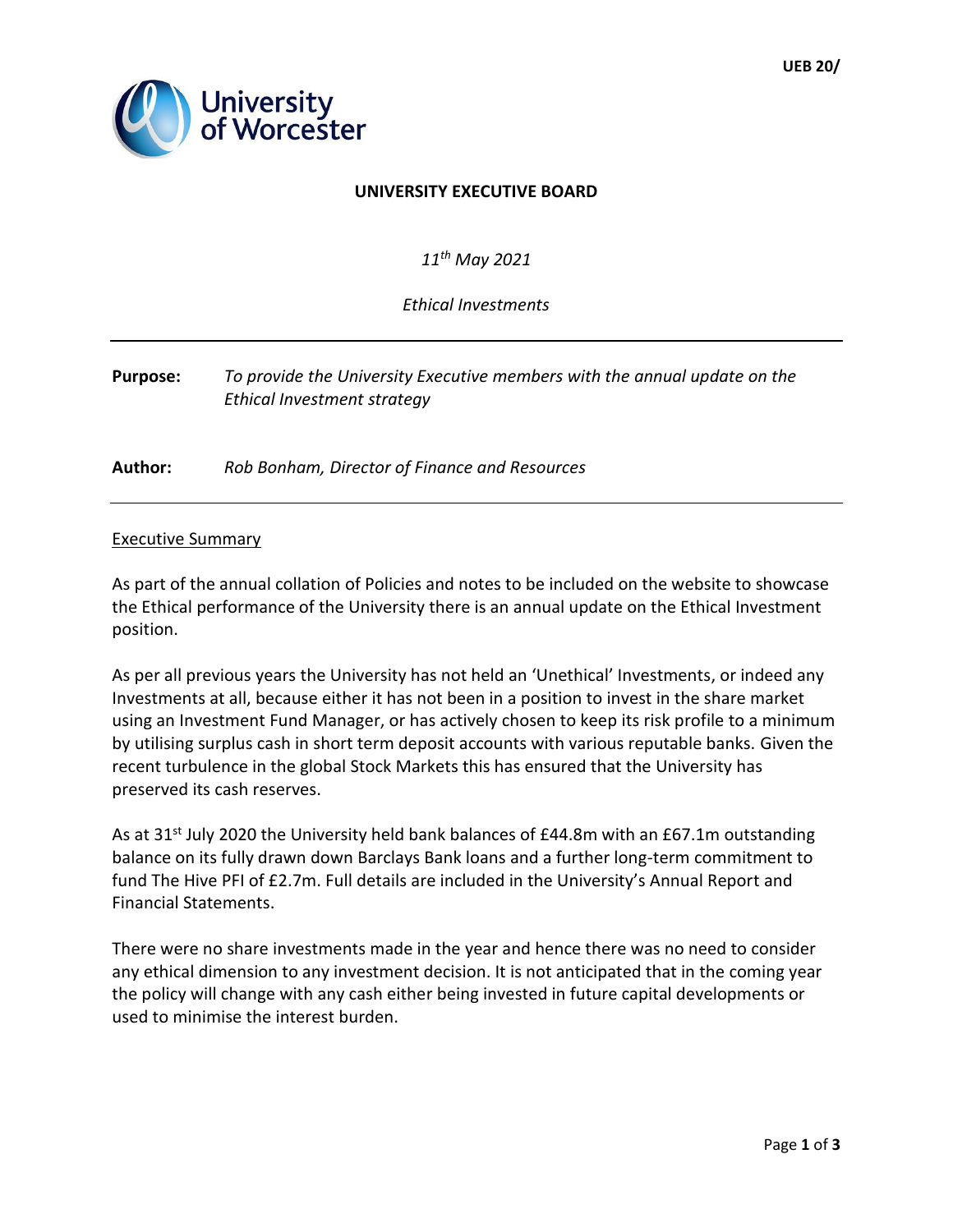## Ethical Investment Policy

The University of Worcester promotes active engagement with the community and fully accepts its broad responsibilities towards society. It promotes environmentally sustainable ways of working and living. The University welcomes donations from alumni, corporate benefactors and other supporters. To enable the educational purposes of donations to be achieved, the University will, from time to time, invest surplus funds and endowments with third party organisations.

Wherever possible and in accordance with Charity Commission guidelines, the University wishes to make such investments in ways that are consistent with the mission and values of the University.

The University expects its investment managers, as part of their normal investment research and analysis process, to take account of social, environmental and ethical considerations in the selection, retention and realisation of investments. The University will strive to invest in companies where the activities of the company are, on ethical grounds, consistent with the educational and/or research objectives of the University. The University will also take into account the published guidance of the Charity Commission on ethical and socially responsible investment of charitable funds.

The University will not knowingly invest in companies whose activities include practices which directly pose a risk of serious harm to individuals or groups, or whose activities are inconsistent with the mission and values of the University.

In order to give effect to its commitment to this policy the University will:

- monitor and review the University's investments annually to ensure that ethical standards are maintained;
- seek investment opportunities with companies which have demonstrated a positive record of ethical performance;
- not engage in any investment with companies which have demonstrated a negative record of ethical performance and/or withdraw from engagement with companies should their ethical performance decline;
- engage with companies in which it considers investing, and where appropriate use its influence to encourage ethical standards, practices and lines of business acceptable to the University;
- issue guidance for fund managers responsible for the University's investments

Where appropriate, the University would expect the issues raised with fund managers to include the following:

Environment - The quality of their environmental management, policies and reporting, their efficient use of resources and any pollution convictions that they may have.

Overseas Operations - Their policies towards human rights, the nature of any operations in the third world and their observance of labour standards. Also, their marketing techniques, supply chain management and the quality of internal controls.

Workplace - Their approaches to equal opportunities, training, health and safety and employee welfare.

Product/Service - The effect of the manufacture and sale of their products and services on public health and safety. The significance and benefits of any positive products and services.